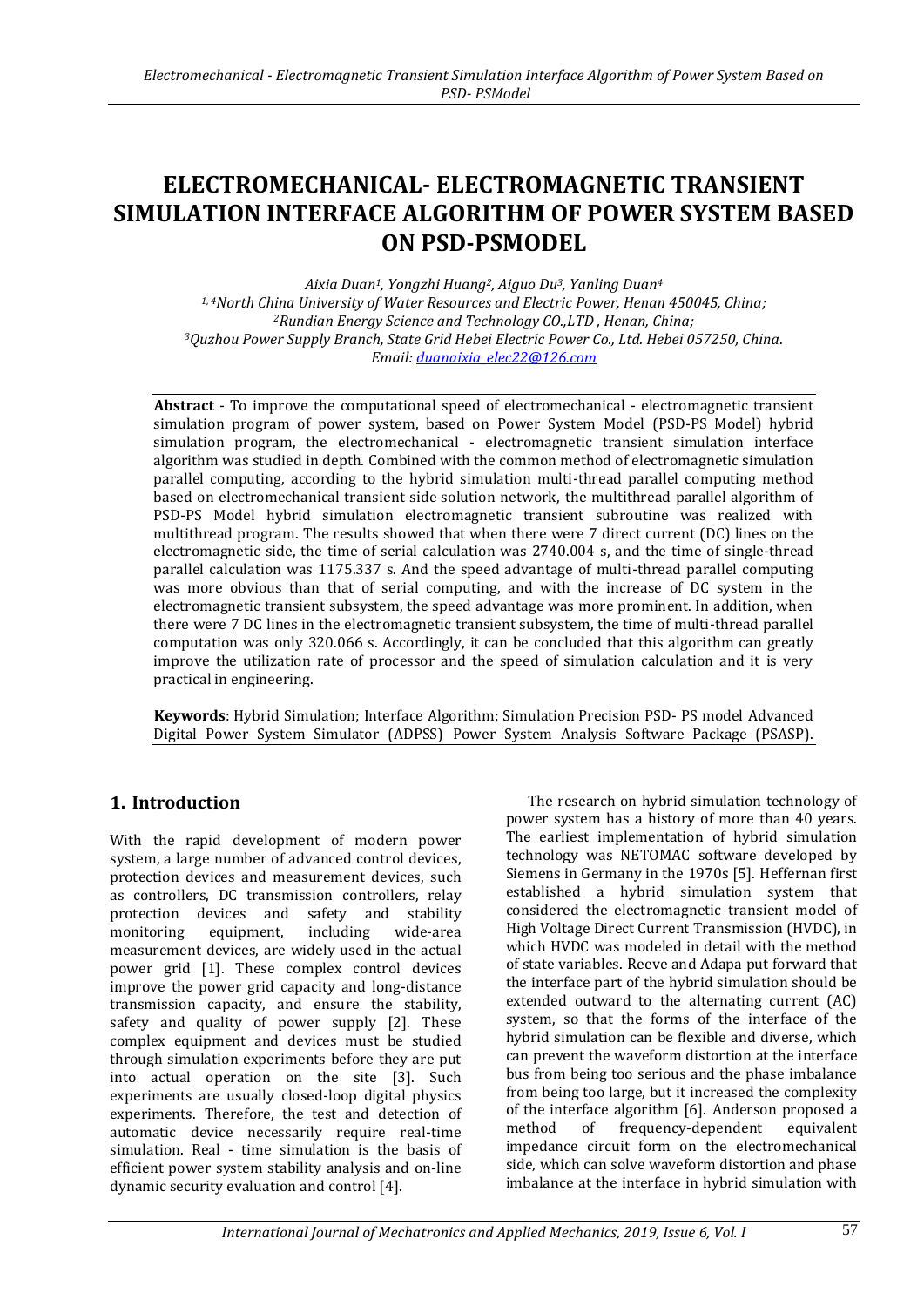very little calculation [7]. At the same time, he used the method of base wave extraction based on the least square method to convert the discrete sequence data of the electromagnetic transient side into the base wave phasor required by the electromechanical side, and satisfactory results were achieved [8]. Mainstream hybrid simulation software in China includes electromechanical electromagnetic transient hybrid simulation program PS Model and Advanced Digital Power System Simulator (ADPSS) (Power System Analysis Software Package (PSASP)) independently developed by China Electric Power Research Institute (CEPRI).

PSD-PS Model hybrid simulation program is based on BPA-PSD power system transient stability analysis program and PS Model power electronics and electromagnetic transient simulation program [9]. Through hybrid simulation interface algorithm, electromagnetic transient calculation program is embedded in the electromechanical transient calculation program to realize electromechanical electromagnetic transient hybrid simulation [10]. Among them, BPA-PSD provides the system dynamic component model commonly used in electromechanical transient stability analysis, GEAR method with variable order and variable step size is adopted for numerical integration, and the differential and algebraic equations of the system are solved simultaneously. BPA-PSD technology and application has been very mature, it can complete power system simulation calculations such as single fault, complex fault and stability measures. The PS Model provides the electromagnetic transient model of all components in the DC transmission system and adopts the implicit trapezoidal algorithm with good numerical stability and mature algorithm to solve differential and partial differential equations and control system transfer function [11]. In the electromechanical - electromagnetic transient simulation program of PSD-PS Model, interface algorithm is the key technology of hybrid simulation.

# **2. Electromechanical - Electromagnetic Transient Simulation Interface Based on PSD-PS Model**

## **2.1 Network division of hybrid simulation of power system**

Hybrid simulation program usually divides power system network into three parts: electromechanical transient subsystem, electromagnetic transient subsystem and interface part. Under normal circumstances, the traditional AC network is put in the electromechanical transient subsystem, and the HVDC transmission system, Flexible AC Transmission Systems (FACTS) and

other networks with fast response power electronic devices are put in the electromagnetic transient subsystem, and the AC bus connecting the electromechanical transient subsystem and the electromagnetic transient subsystem is taken as the hybrid simulation interface.

The PSD-PS Model hybrid simulation interface algorithm selects the position of the interface part on the AC bus on one side of the converter transformer. With such an interface location, the following advantages are mainly considered: the electromagnetic transient subsystem of the hybrid simulation mainly includes the components and control system of the HVDC transmission system, the electromagnetic transient calculation amount is relatively small, and the calculation efficiency of the hybrid simulation is high; the current and voltage on the AC bus bar on one side of the converter transformer are stable, which is beneficial to the numerical stability of electromagnetic transient simulation; the hybrid simulation interface is relatively simple. When the electromagnetic transient subsystem and electromechanical transient subsystem are equivalent to each other, the network equivalent algorithm and data conversion algorithm are relatively simple; the electromagnetic transient subsystem includes the filter at the bus bar and Switching Virtual Circuit (SVC), which can improve the analysis accuracy of the dynamic characteristics of the quick response components.

Because the location of the interface bus is selected on the AC bus on one side of the converter transformer, the waveform distortion of the converter caused by the phase imbalance and harmonics will be more serious when there is an asymmetric fault or a fault near the converter, especially when the DC system is directly connected to the weak AC system. At present, the Ultra High Voltage Direct Current (UHVDC) systems constructed and put into operation in China are directly connected with the strong AC system. The influence of phase imbalance and harmonics is small, and the resulting interface algorithm simulation error is also small. Therefore, the PSD-PS Model hybrid simulation interface algorithm selects one side AC bus of the converter transformer as the hybrid simulation interface.

# **2.2 Sequential control of simulation**

The sequential control of hybrid simulation refers to the control of process sequence of electromechanical transient simulation and electromagnetic transient simulation, as well as the control of data exchange time between electromechanical transient simulation and electromagnetic transient simulation. At present, the main control methods include serial sequential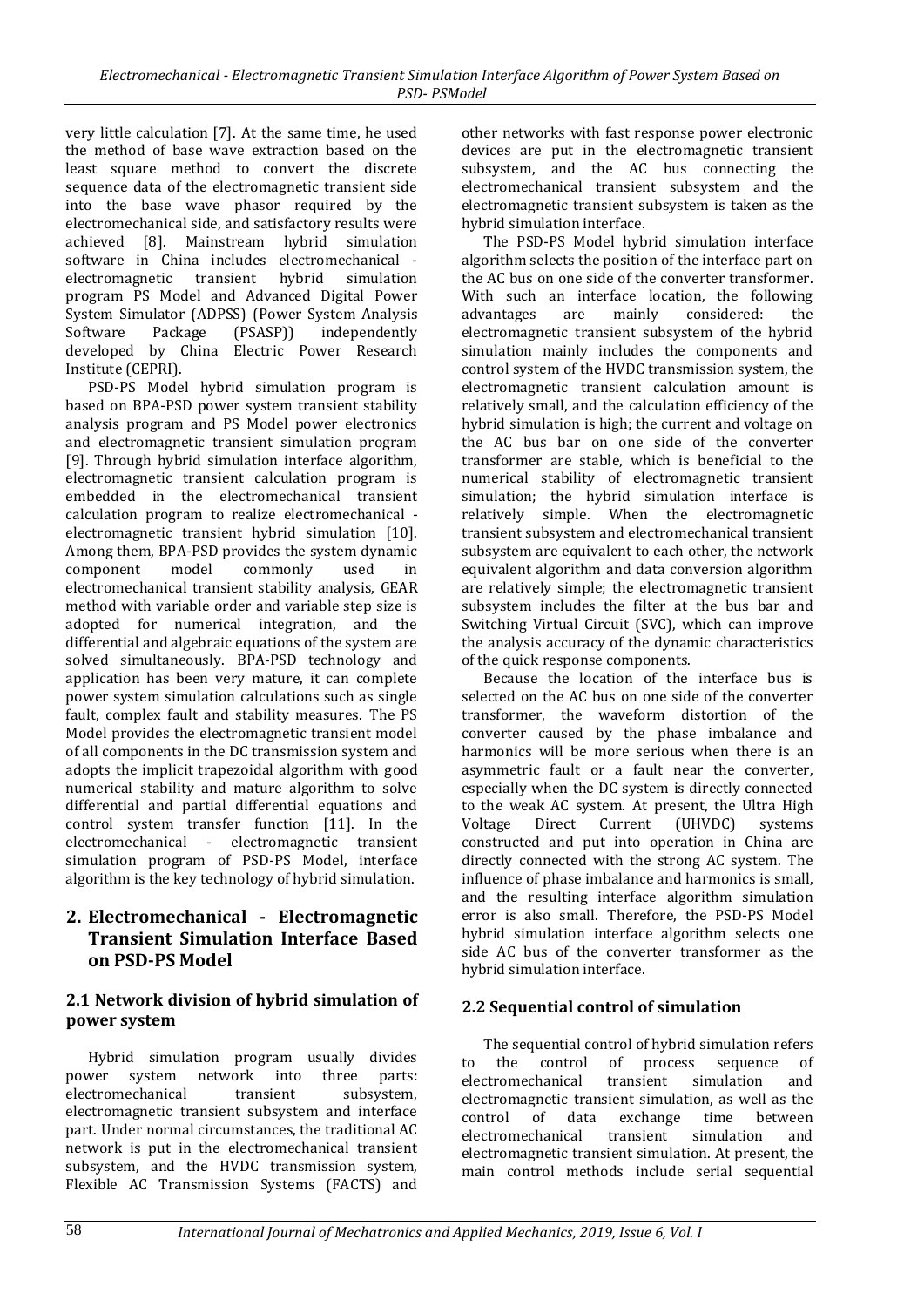control method and parallel sequential control method.

The computational step size of electromechanical transient simulation is usually 10ms, and that of electromagnetic transient simulation is usually at the microsecond level (the minimum simulation step size of PS Model is 10ms). The time consumed by electromechanical transient subroutine in hybrid simulation is much less than that of electromagnetic transient subroutine (usually within 10%). Therefore, compared with the parallel timing sequence control method, the time consumed by simulation doesn't increase obviously. The serial timing sequence control method is adopted to ensure the high parameter accuracy of the equivalent network in the hybrid simulation and the computational accuracy of the hybrid simulation. Especially when the network topology changes, the fault timing sequence control mode can ensure that the changes of network topology be reflected in the equivalent network parameters in time, thus

improving the calculation accuracy of the hybrid simulation interface algorithm.

#### **2.3 Calculation process of simulation interface program**

The PSD-PS Model hybrid simulation program adopts the embedded program design idea to embed the PS Model electromagnetic transient subroutine in the BPA-PSD electromechanical transient program to constitute the electromechanical - electromagnetic transient simulation program. The calculation flow chart of PSD-PS Model hybrid simulation interface program is shown in Figure 1. In the process of calculation, the program takes the calculation of one step length of electromechanical transient as the basic cycle unit. In the calculation process of electromechanical transient simulation, it also includes data preparation and processing, calculation memory allocation, calculation process and calculation result output and other operations.



*Figure 1: Computational Flow Chart of Hybrid Simulation Interface Program*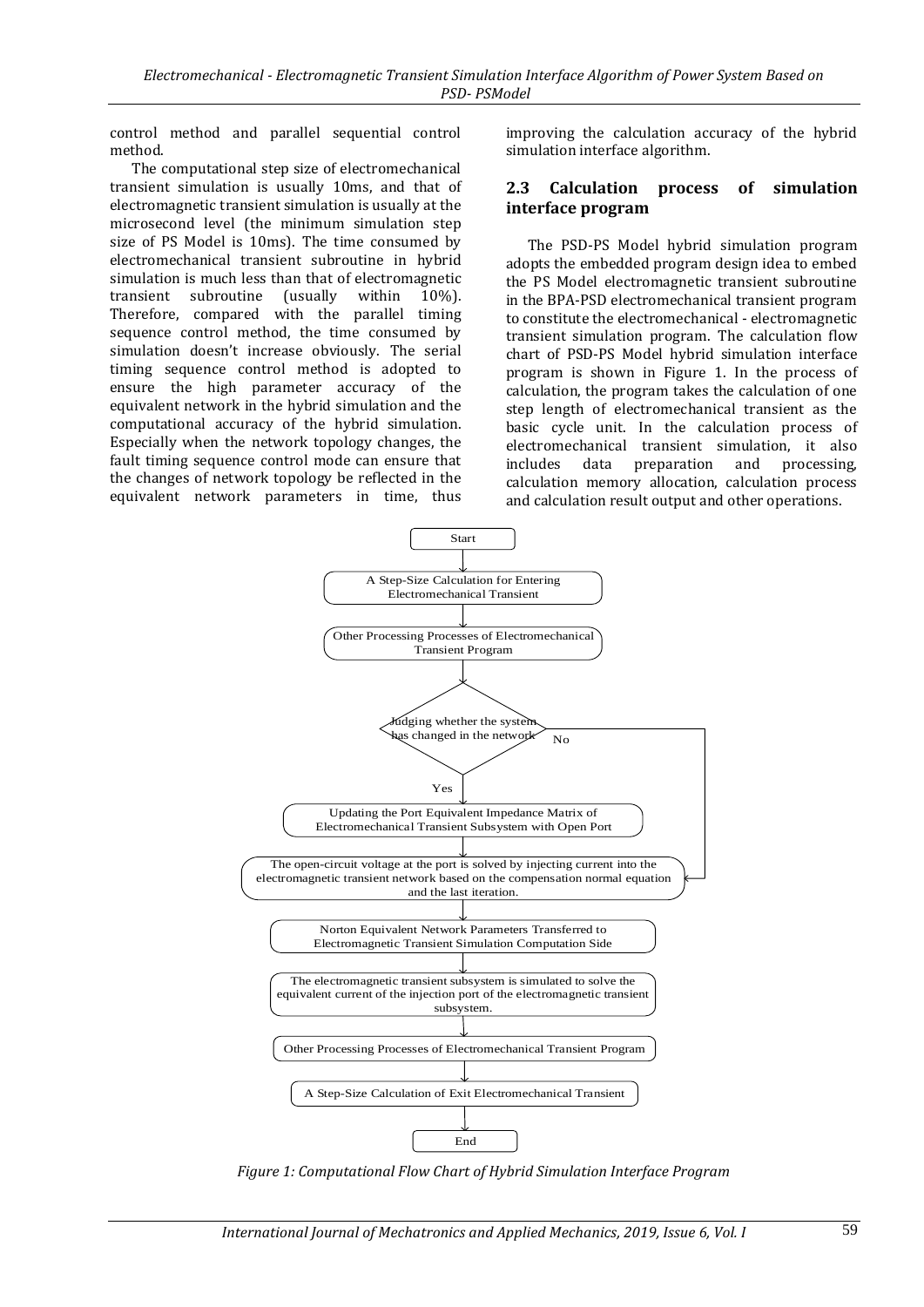## **3. In-Depth Study and Accuracy Improvement of Simulation Interface Algorithm**

#### **3.1 Interface algorithm for parallel implementation of linear polyphase coupling branches**

The PSD-PS Model hybrid simulation interface program converted the equivalent impedance into series resistance, inductance and capacitance. In the process of electromagnetic transient simulation, there were many problems, such as more harmonic components.

Therefore, in this Section, an interface algorithm for parallel implementation of linear polyphase coupling branches was proposed, which realized the calculation of impedance branches of multi-terminal coupling Norton equivalent circuit in the form of parallel resistance, inductance and capacitance in the electromagnetic transient subroutine.

The parallel implementation method of the following multi-terminal coupling Norton equivalent circuit impedance branches was applied to the network equivalent of the PSD-PS model hybrid simulation interface algorithm. For the equivalent circuit of linear polyphase coupling as shown in figure 2:



*Figure 2: Linear Multiphase Coupled Equivalent Circuit*

The mathematical models of resistance, inductance and capacitance in electromagnetic transient simulation are expressed by differential equations from equation (1) to equation (3):

$$
\left[i_{R}\right] = \left[R\right]^{-1}\left[u_{m}\right] \tag{1}
$$

$$
[u_m] = [L] \frac{d[i_L]}{dt} \tag{2}
$$

$$
[i_c] = [C]^{-1} \frac{d[u_m]}{dt} \tag{3}
$$

Among them,  $[i_R]$ ,  $[i_L]$ , and  $[i_C]$  are the current vectors flowing on the resistance, inductance and

capacitance respectively, and  $\left[\begin{smallmatrix} u_m \end{smallmatrix}\right]$  is the port voltage vector of resistance, inductance and capacitance.

Trapezoidal integral algorithm. The step size of electromagnetic transient simulation calculation is taken as Δt. In the combined algorithm of electromagnetic transient simulation, in order to eliminate numerical oscillation, the Euler algorithm is adopted.

After discretization of differential algebraic equations (1), (2) and (3), the nodal admittance equation of the linear polyphase coupling circuit can be obtained as follows:

$$
\left( \left[ R \right]^{-1} + \frac{\Delta t \left( 1 + \alpha \right)}{2} \left[ L \right]^{-1} + \frac{2}{\Delta t \left( 1 + \alpha \right)} \left[ C \right] \right) \left[ u_m \right] + \left[ h_c \left( t \right) \right] + \left[ h_c \left( t \right) \right] = 0 \tag{4}
$$

By deducing the conclusion from the above formula, the parallel circuit of polyphase coupling inductance, capacitance and resistance in figure 2 can be converted into the difference equation used in

electromagnetic transient simulation calculation, as shown in equation (4).

After adopting the algorithm of parallel implementation of the linear polyphase coupling branches, the PSD-PS Model hybrid simulation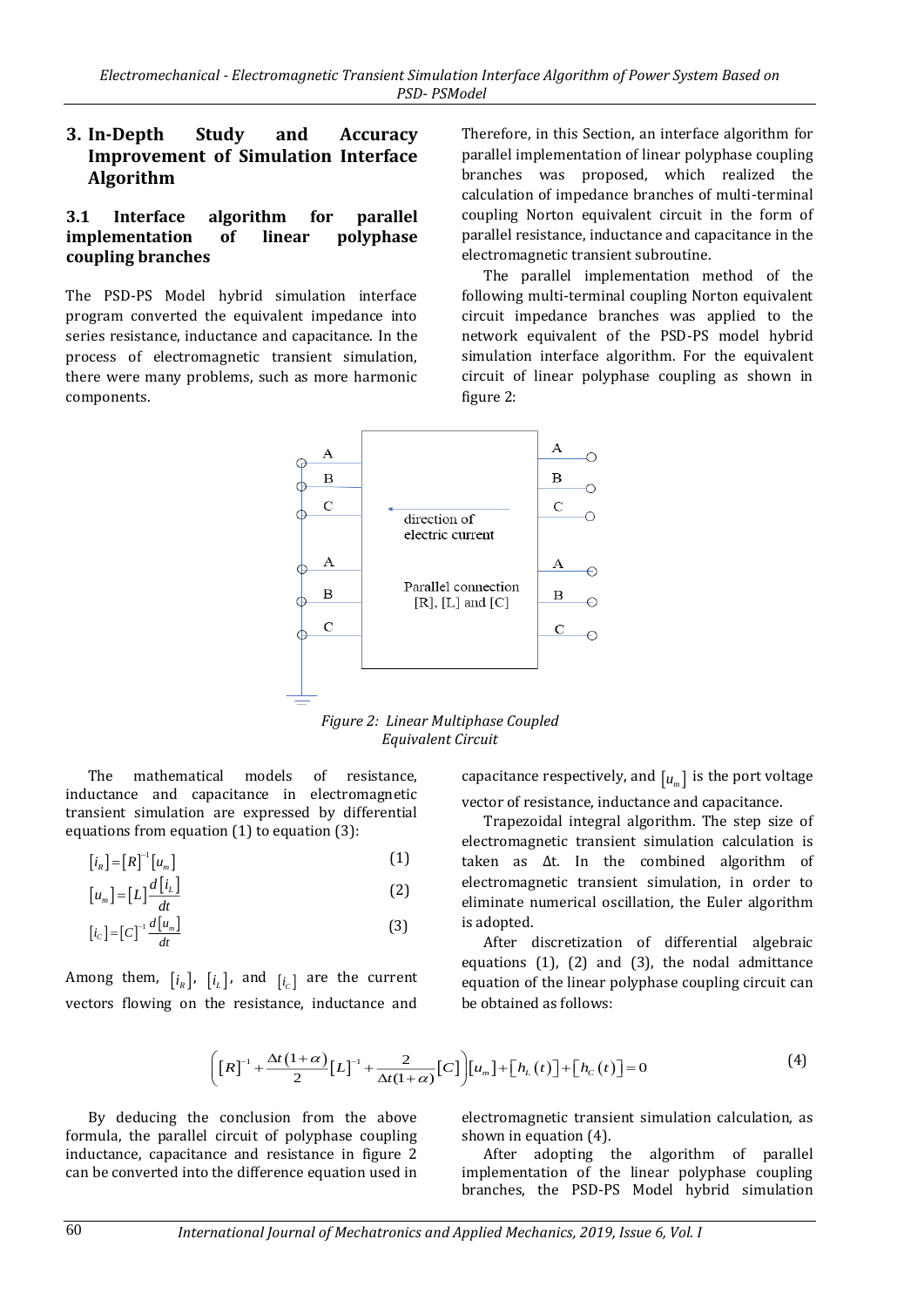interface program can deal with the asymmetry and mutual coupling of the equivalent circuits when the electromechanical side subsystem was equivalent to the electromagnetic side. Compared with the serial circuit implementation method, the interface algorithm with parallel implementation of linear polyphase coupling branches was adopted. The harmonic content in the electromagnetic transient simulation results was greatly reduced and the harmonic stability was obviously enhanced. At the same time, in order to facilitate the further study of this related problem, the PSD-PS Model hybrid simulation interface program kept two modules, that is, parallel implementation algorithm and serial implementation algorithm, for self-selection.

#### **3.2 Negative resistance processing algorithm based on current correction for port equivalent admittance matrix**

Generally, when the electromagnetic transient simulation subroutine of PSD-PS Model was diverging due to negative resistance, the negative resistance was set to zero. In this method, the equivalent admittance matrix of ports was modified approximately, so there would be some simulation errors. In this section, a negative resistance processing method of port equivalent impedance based on current correction was proposed, which can deal with the negative resistance phenomenon in port equivalent admittance matrix by modifying the current source in Norton equivalent circuit, so that the PSD-PS Model hybrid simulation interface algorithm can ensure the calculation accuracy in the process of equivalent calculation.

Suppose that at a certain moment, the equation of the electromechanical transient subsystem after the port equivalent and the electromagnetic transient subsystem at the port can be expressed as equation (5):

$$
[Y][V] = [I_N] + [I_E]
$$
\n(5)

Among them, [Y] is the port equivalent admittance matrix of the electromechanical transient subsystem at the interface,  $[I_N]$  is the current vector in the Norton equivalent circuit of the electromechanical transient subsystem,  $[I<sub>E</sub>]$  is the current vector injected into the port of the electromechanical transient subsystem calculated by electromagnetic transient simulation, and [V] is the port voltage vector at the interface calculated by the electromechanical transient subsystem.

If it was found that the admittance matrix [Y] after a series of transformations led to the occurrence of negative resistance in the electromagnetic transient calculation process, the admittance matrix [Y] was modified to be the equivalent admittance matrix '[Y] after the

elimination of negative resistance. After the matrix was modified, corresponding changes were made to equation (5).

The modified equation was as follows:

$$
\begin{bmatrix} Y' \end{bmatrix} \begin{bmatrix} V \end{bmatrix} + \left( \begin{bmatrix} Y \end{bmatrix} - \begin{bmatrix} Y' \end{bmatrix} \right) \begin{bmatrix} V \end{bmatrix} = \begin{bmatrix} I_N \end{bmatrix} + \begin{bmatrix} I_E \end{bmatrix} \tag{6}
$$

Further modification was made to equation 6, as shown in equation 7 below:

$$
\begin{cases}\n\begin{bmatrix}\nY'\n\end{bmatrix}\n\begin{bmatrix}\nV'\n\end{bmatrix} =\n\begin{bmatrix}\nI_N\n\end{bmatrix} +\n\begin{bmatrix}\nI_E\n\end{bmatrix} \\
\begin{bmatrix}\nI_N\n\end{bmatrix} =\n\begin{bmatrix}\nI_N\n\end{bmatrix} -\n\begin{bmatrix}\nY'\n\end{bmatrix} -\n\begin{bmatrix}\nY'\n\end{bmatrix}\n\begin{bmatrix}\nV\n\end{bmatrix}\n\end{cases}\n\tag{7}
$$

After the modification of the equivalent current phasor above, the solution of equation (6) in iterative calculation was exactly the same as that of equation (7) in iterative calculation. This method can not only ensure the equivalent calculation accuracy of the PSD-PS Model hybrid simulation interface algorithm, but also solve the electromagnetic transient result divergence or program suspension caused by the negative resistance generated in the equivalent admittance matrix in the electromagnetic transient subsystem.

This method can deal with the slight negative resistance problem occurring in the equivalent admittance matrix. If a large negative resistance appeared in the admittance matrix of the equivalent port, this method was not applicable. At this time, it was necessary to find a large negative load near the hybrid simulation interface location and convert the negative load into the actual generator equipment model.

## **3.3 Verification method for correctness of hybrid simulation interface algorithm**

Electromagnetic transient simulation and electromechanical transient simulation belonged to two different types of computing methods. There were great differences between them in simulation step size and simulation model (generator, circuit and DC system model, etc.). In addition, some key techniques in electromagnetic transient simulation were still in the closed state.

The research on electromagnetic transient model and simulation algorithm of electromagnetic transient part of electromagnetic transient program or hybrid simulation program independently developed in China was still in the stage of continuous exploration and improvement.

If the hybrid simulation results of the HVDC transmission system were directly compared with the electromagnetic transient simulation results, there must be some inconsistencies.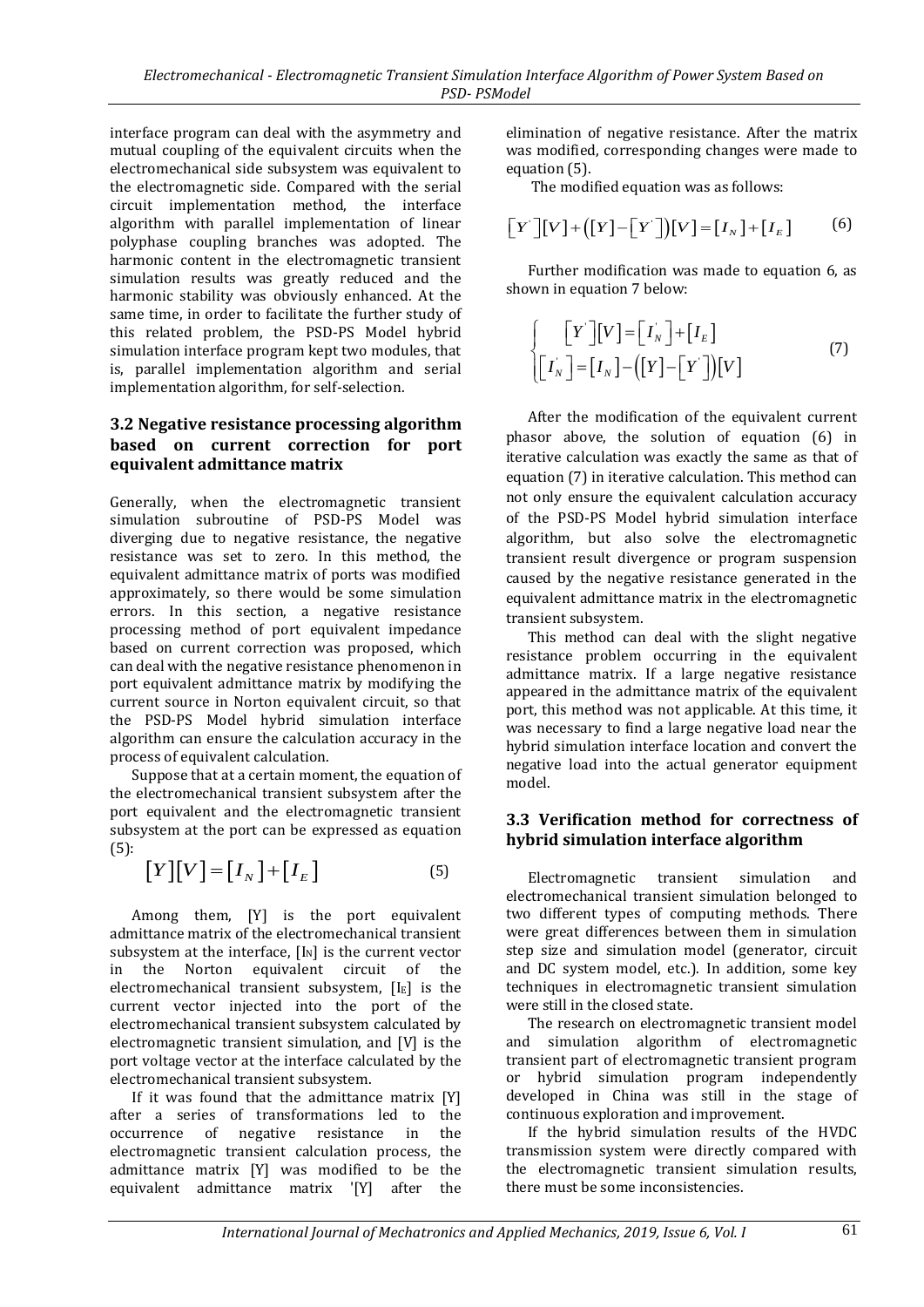The errors between hybrid simulation and pure electromechanical transient simulation mainly included two parts. One were the calculation errors caused by different simulation algorithms in electromechanical transient simulation and electromagnetic transient simulation of the same  $π$ AC line model; the other were the errors caused by hybrid simulation interface algorithm, including errors caused by network equivalence and errors caused by data interaction conversion. If the error in the first part was  $\sigma_1$  and the error in the second part was σ<sub>2</sub>, then the calculation error σ<sub>0</sub> caused by the hybrid simulation interface algorithm was related to the equation (8).

$$
\left|\sigma_1 - \sigma_2\right| \le \sigma_o \le \left|\sigma_1 + \sigma_2\right| \tag{8}
$$

Therefore, the maximum error value of each parameter can be obtained by counting different types of faults, different fault locations (near and far of the interface), and different electromagnetic transient subsystems (number and location of AC transmission lines in the electromagnetic transient subsystem were different). The maximum error between the hybrid simulation and the pure electromechanical transient simulation results can be used as the upper limit of the maximum error of the electromechanical - electromagnetic transient hybrid simulation program interface algorithm, so as to verify the accuracy of the interface algorithm.

## **3.4 Verification of computational correctness of hybrid simulation interface algorithm**

The IEEE9 was used for example test. For hybrid simulation calculations, the AC line: Bus 2 - Bus C were placed in the electromagnetic transient subsystem and the rest was placed in the electromechanical transient subsystem.

The fault was set at the bus A, and A-phase ground fault occurred at 1.0 s, the fault was eliminated at 1.1 s, and the simulation time was 6.0 s.

The pure electromechanical transient simulation calculation, the hybrid simulation calculation before improving the precision and the hybrid simulation calculation after improving the precision were carried out respectively.

Among the three simulation results, the positive sequence voltage of bus 2, the power angle of generator 2 and the active power of bus 1- bus A were compared, and the curves of the parameters were as follows:



*Figure 3: Active power curve of bus bar*



*Figure 4: Near Breakdown Enlarged drawing about Contrast Diagram of Active Power Curve of Bus*



*Figure 5: Near 2.8s Enlarged drawing about Contrast Diagram of Active Power Curve of Bus*

The comparison in figure 5 showed that the curves of the original hybrid simulation results and the improved hybrid simulation results basically coincide with the curves of the pure electromechanical transient simulation results. After the statistics of the error between the simulation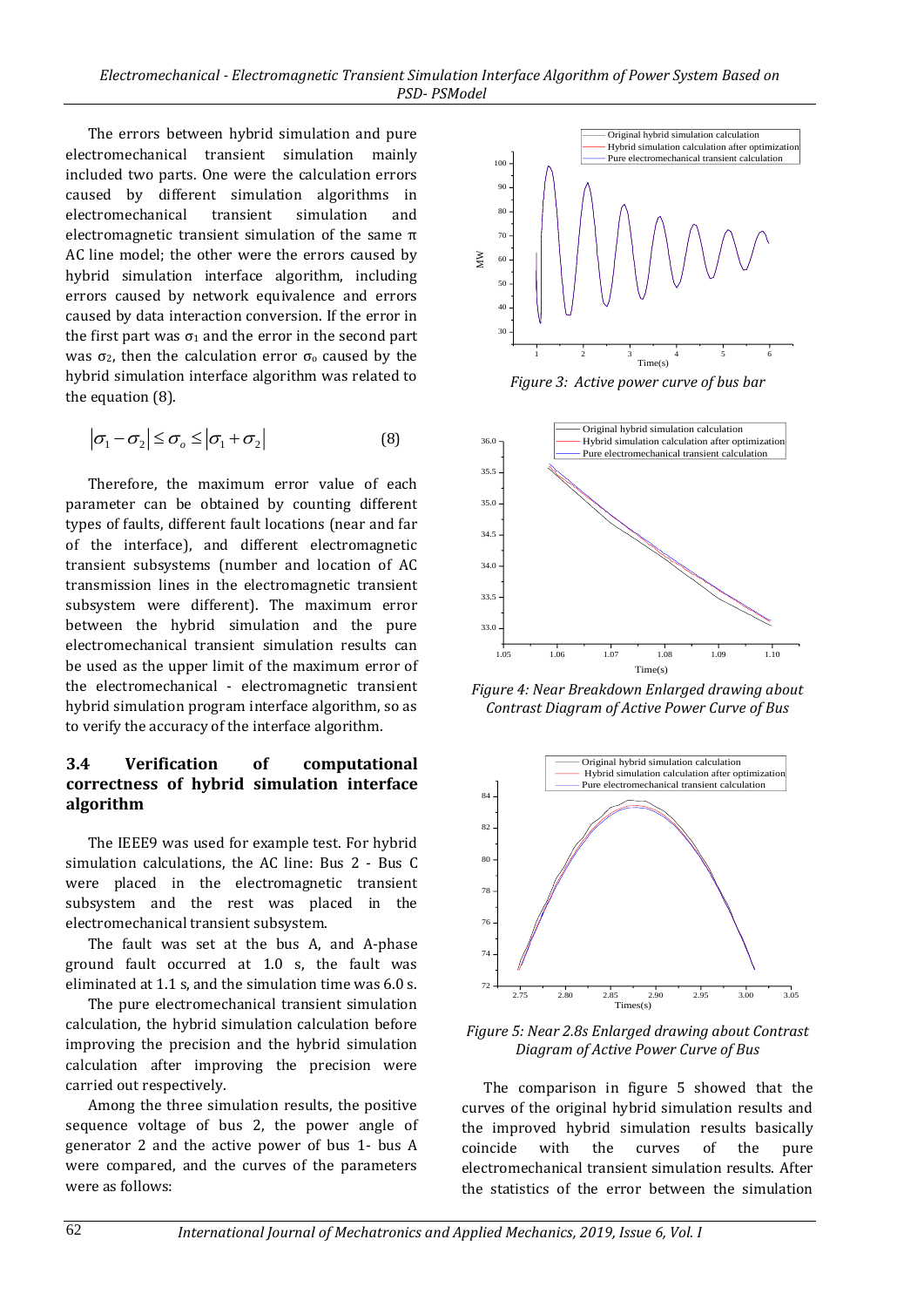results, the maximum error between the original hybrid simulation results and the improved hybrid simulation results and the pure electromechanical transient hybrid simulation results was within 1‰. So, in the process of hybrid simulation calculation, the error of hybrid simulation caused by interface algorithm was also within 1‰, which can fully meet the requirements of power system for simulation tools. Compared with the original hybrid simulation results, the hybrid simulation curve with improved precision overlapped better with the pure electromechanical transient simulation curve, and the error generated by the interface algorithm was smaller. Especially in one or two cycles after the network topology changed, there was a large jitter in the original hybrid simulation results, and the simulation error reached the maximum value at this time. However, the improved hybrid simulation eliminated the larger jitter in the original hybrid simulation within one or two cycles after the network topology changed. The simulation results showed that the computational accuracy of the improved PSD-PSModel hybrid simulation interface program was significantly improved, which met the requirements of large-scale power grid application.

## **4. Hybrid Simulation Multi-Thread Parallel Computing Technology**

In order to make full use of the processor's multicore processing technology and improve the simulation speed of electromagnetic transient subroutine in hybrid simulation, it is possible to simulate large-scale AC/DC hybrid simulation on PC.

In this section, parallel computing methods commonly used in electromagnetic transient simulation were studied. According to the characteristics of PSD-PS Model hybrid simulation, a parallel computing method in the electromechanical transient side was proposed to realize the mutual decoupling between different DC systems. And the method of multithreads computing was adopted to carry on multithread programming to the hybrid simulation interface program.

From the two aspects of simulation accuracy and simulation speed, a large power grid example test was conducted for the PSD-PS Model hybrid simulation program of multi-thread parallel computing.

#### **4.1 Common parallel method for electromagnetic transient simulation**

In the electromagnetic transient simulation of large-scale power grid, each partition has relatively

independent network characteristics. Therefore, the large-scale power system is divided into several small systems, parallel computing is carried out on different computing cores, and then the simulation results between each small system are exchanged through the contact module. After such parallel processing, the speed of electromagnetic transient simulation calculation can be significantly improved.

At present, three parallel computing methods for network segmentation are mainly proposed at home and abroad: long transmission line decoupling parallel algorithm, MATE (Multi-Area Theremins Equivalent) parallel algorithm, and node splitting parallel algorithm.

#### **4.2 Hybrid simulation multi-thread parallel algorithm for electromechanical transient side solution network**

The parallel calculation of the electromagnetic transient subroutine can segment the electromagnetic side subsystem and perform parallel calculation on different divided regions.

When the hybrid simulation program performed electromagnetic transient simulation on the DC system, the following characteristics existed between the DC systems:

The converter stations of multiple DC systems were not on the same AC node.

In the hybrid simulation, the two ends of the DC system were located at different ports; the DC system run independently, and there was no mutual coordination between the control and protection systems, and complete decoupling can be realized in the electromagnetic transient simulation calculation; the electrical connection between multiple DC lines was realized through the AC network in the electromechanical side subsystem.

In this section, a hybrid simulation multi-thread parallel algorithm of electromechanical transient side solution network was proposed based on the above characteristics, as shown in figure 6. On the electromechanical side, the DC system in the electromagnetic transient subsystem was divided to achieve mutual decoupling between the DC systems.

Simulation calculation was carried out in different electromagnetic transient subroutines, which not only reduced the calculation scale of electromagnetic transient simulation, but also formed parallel calculation among different DC systems, and improved the simulation speed of electromagnetic transient subroutine.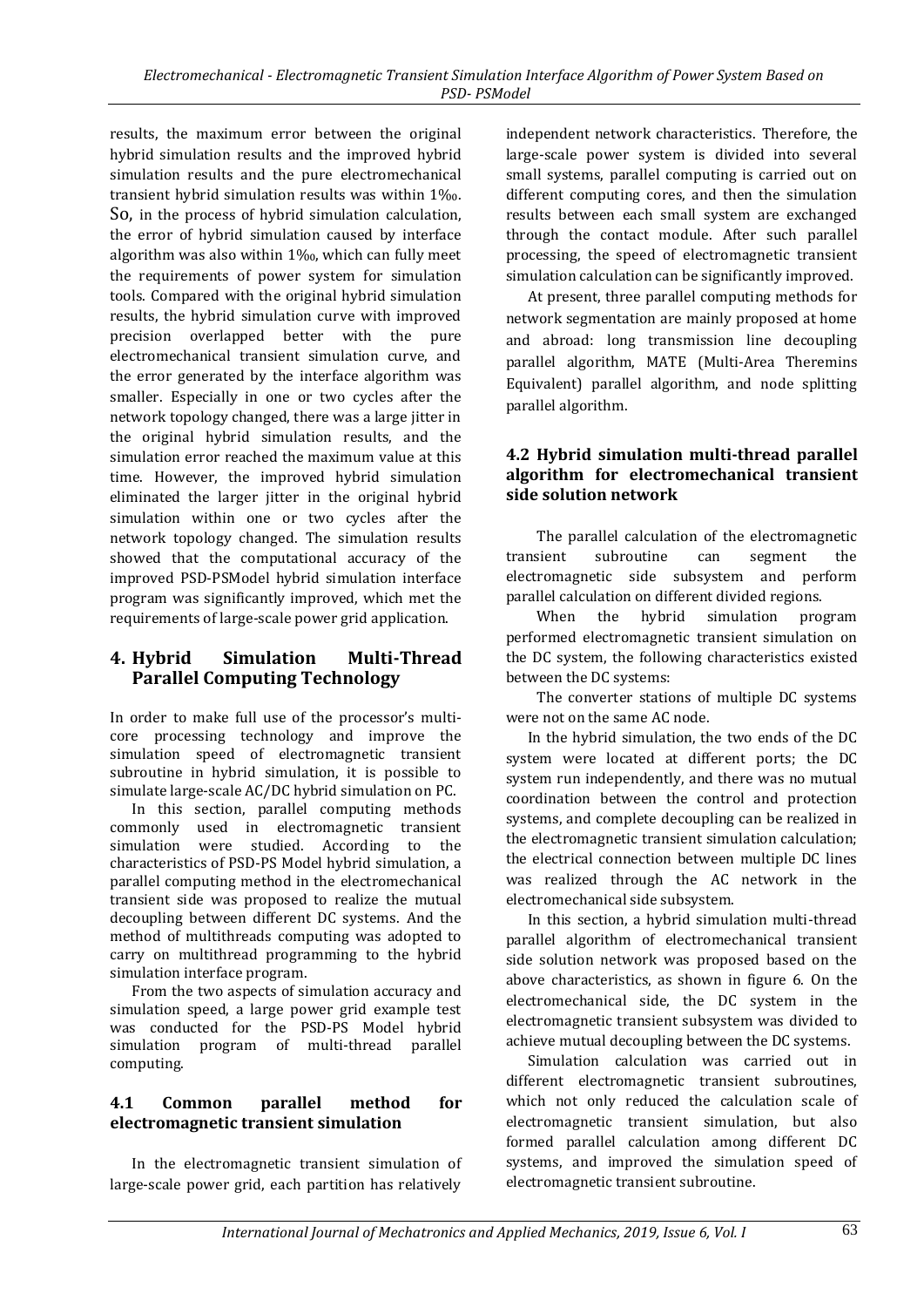At the same time, taking advantage of the multithreaded computing of multi-core processors, multithreaded parallel computing was used to further accelerate the simulation speed of the electromagnetic transient subsystem.



*Figure 6: Hybrid simulation multi-threaded parallel algorithm for electromechanical transient side unwinding*

According to the above analysis, the proposed multi-threaded parallel algorithm mainly includes six key technologies, that is, segmentation method of the electromagnetic side subsystem, multi-task division method for parallel computing, parallel computing thread control mechanism, parallel computing of electromechanical transient subsystem to the electromagnetic lateral equivalence algorithm, and parallel computation of electromagnetic transient subsystem to electromechanical side equivalence algorithm.

By applying the above techniques to the interface program, the multithreaded parallel computation of the hybrid simulation program can be realized.

In the parallel segmentation method of the electromagnetic side subsystem, when the electromagnetic transient subroutine was serially calculated, the electromagnetic side subsystem was equivalent to a multi-port network to the electromechanical side.

The electromagnetic models of all HVDC transmission systems in the network were solved in the same differential equations.

In the electromagnetic transient subsystem, the number of DC systems was large, and in the differential and partial differential equations formed, the electrical nodes and the control transfer functions between the DC systems were coupled together, and the equations were large in scale. Parallel segmentation method was used to segment the electromagnetic transient subsystem from the electromechanical side.

The segmentation point was set at the AC interface bus on the electromechanical side, and each pair of ports corresponded to a segmentation area.

After segmentation, the electromechanical side of the electromagnetic side subsystem is equivalent to multiple two-terminal networks, so as to achieve complete independence between different DC systems in the electromagnetic transient subsystem.

When the program was implemented, the electromagnetic transient subsystem was used for segmentation, as shown in Figure 7.

The program separately stored the data and control files of different electromagnetic segmentation systems and opened up different memory spaces for each group of electromagnetic segmentation systems.

Each group of electromagnetic segmentation system can independently call the electromagnetic transient subroutine for simulation calculation and realize the electromagnetic transient parallel calculation function of multiple DC systems from the program.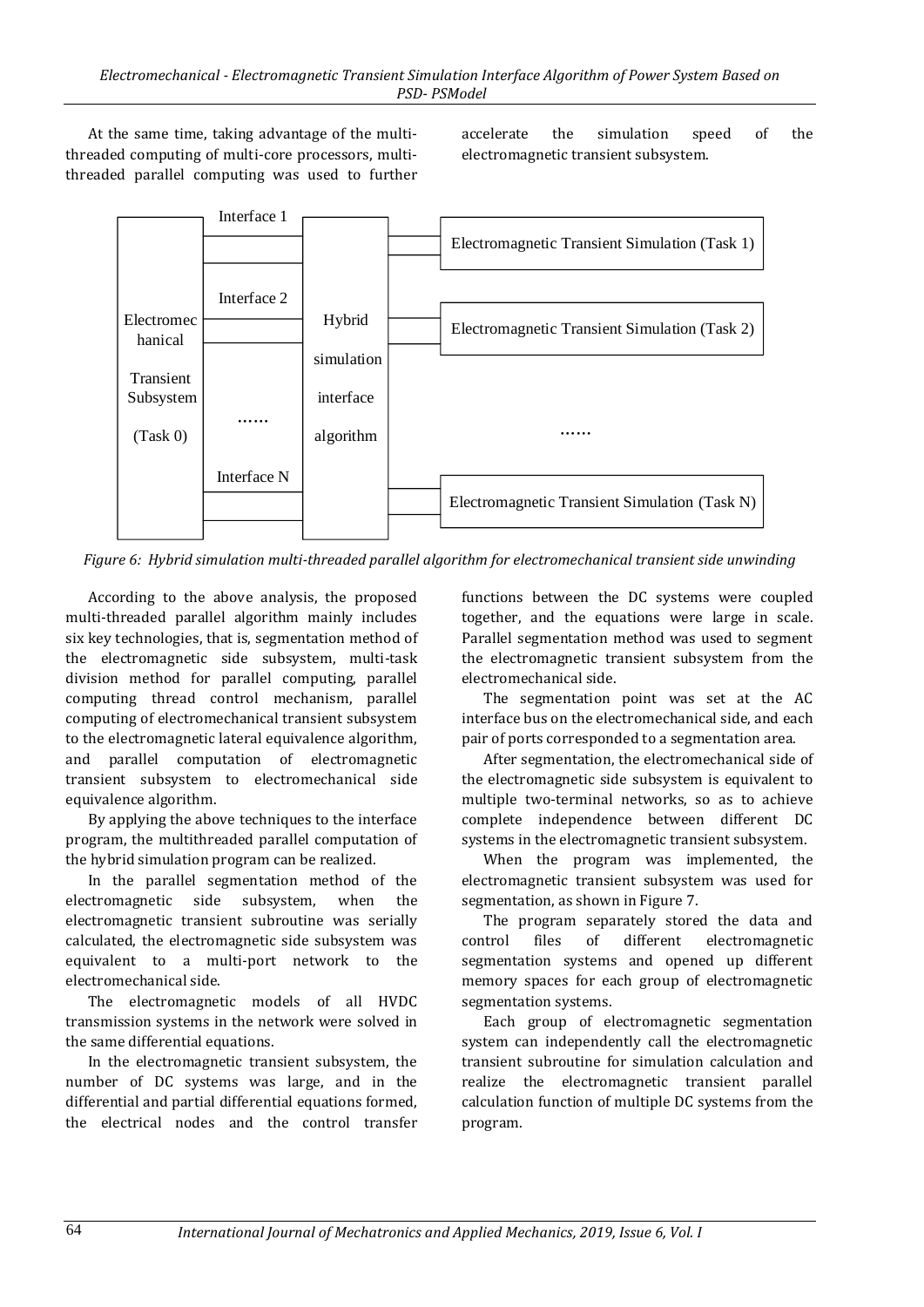

*Figure 7: Programming Implementation of Parallel Segmentation*

In order to ensure the computational accuracy of the hybrid simulation interface algorithm, the hybrid simulation interface algorithm of multi-thread parallel computing still adopted the serial calculation method in the overall sequential control of electromechanical transient calculation and electromagnetic transient calculation. It included normal mode and fault mode. When the electromagnetic transient subroutine was calculated, it was necessary to modify the flow control of the electromagnetic transient subroutine according to the parallel calculation method. And the process control method of parallel computation of multiple electromagnetic transient programs should be adopted.

As for the thread control mechanism of multithreaded parallel computing, the PSD-PS Model hybrid simulation parallel computing method adopted the kernel level thread implementation model in multi-threaded computing. The thread switch of kernel level thread mechanism was controlled by the kernel processor of CPU. When the thread was switched, the processor changed from the user state to the kernel state. After the thread was switched, the processor returned to the user state from the kernel state. In the kernel-level thread control mechanism, when a thread in a core was computationally blocked, it didn't affect the operation of other threads at all. Compared with the user-level thread control mechanism, the kernellevel thread control mechanism had the advantages of simple multi-thread programming, high utilization of multi-core CPU, and small influence of parallel threads on each other.

The hybrid simulation interface program divided the hybrid simulation computing task into multiple tasks. After being allocated to multiple computing threads, when a thread needed to be evaluated, it

was only necessary to start the thread, transfer the task of the thread to the kernel space, and the computer kernel would automatically allocate the processor's thread for the calculation. When this thread control mechanism was adopted, the controller used different threads of the processor in consideration of factors such as the temperature and frequency of the processor. In particular, when the total number of CPU threads was more than the number of user task threads, the controller would use all the threads of CPU interactively, thereby avoiding the problem that the CPU was overheated due to the high-load operation of a certain thread.

## **4.3 Test of simulation accuracy and calculation speed of hybrid simulation parallel algorithm**

In this section, a large AC-DC parallel operation power grid composed of north China power grid, central China power grid and east China power grid was adopted as a simulation example of parallel computing test. The grid structure of this example was complex and large-scale, including multiple UHVDC transmission systems. Through the simulation test of this example, the performance of PSD-PS Model hybrid simulation multi-thread parallel computing technology in the actual power grid application can be obtained.

In the example, seven UHVDC systems of Linfeng, Sanchang, Yihua, Genan, Fufeng, Jinsu and Binjin were concentrated. In the hybrid simulation, the seven DC systems were placed in the electromagnetic transient subsystem for electromagnetic transient simulation, and the remaining power grids were placed in the electromechanical transient subsystem for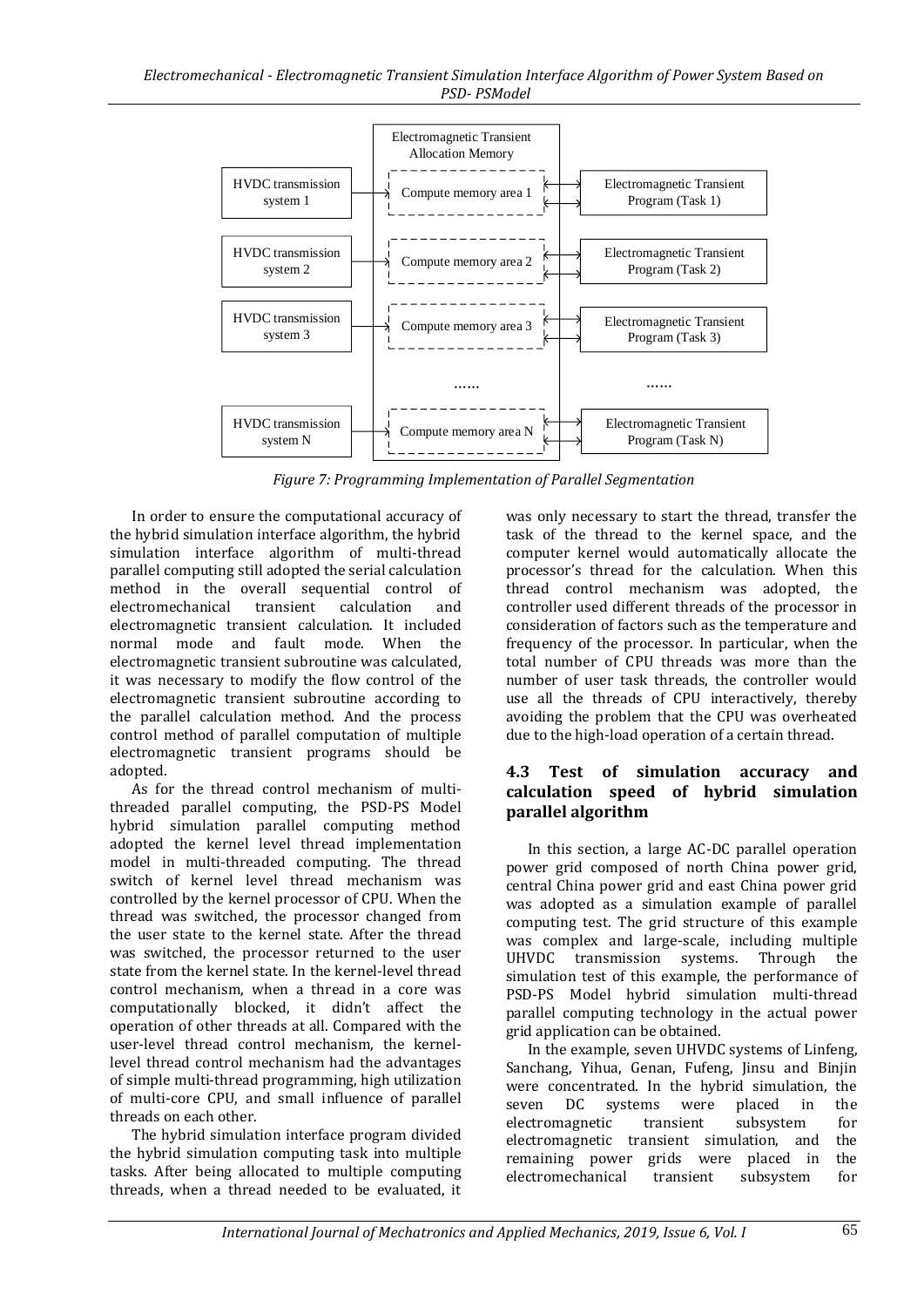electromechanical transient simulation. This example was used to test the correctness and speed advantage of the multi-thread parallel computing algorithm of the electromechanical side solution network.

The fault location of the example was set in the east China power grid where the drop points of DC system were concentrated. Specifically, the fault was set at 525kV of the AC bus, and a three-phase shortcircuit fault occurred at 2.0s with a duration of 0.1s. In the PSD-PS Model hybrid simulation calculation, the initialization time of the electromagnetic transient simulation was 2.0s, and the simulation duration of the hybrid simulation was 6.0s.

The main test contents were as follows: firstly, the simulation correctness verification of hybrid simulation parallel algorithm. In the case of the same DC system in the electromagnetic transient subsystem, the hybrid simulation results of the multi-thread parallel computing and the hybrid simulation results of the original serial computing method were compared to obtain the simulation correctness of the hybrid simulation parallel algorithm; secondly, speed advantage test of hybrid simulation multi-thread parallel algorithm. The simulation time consumed by the hybrid simulation program of original serial computing method, singlethread parallel computing method and multi-thread parallel computing method with the increase of the number of DC systems in the electromagnetic transient subsystem was compared, so as to obtain the speed advantage of hybrid simulation with multithread parallel algorithm.

Firstly, the correctness of the hybrid simulation multithreaded parallel algorithm was verified.

Seven DC systems (Linfeng, Sanchang, Yihua, Genan, Fufeng, Jinsu and Binjin) were set in the electromagnetic transient subsystem, respectively, for hybrid simulation calculation of the original serial calculation method and hybrid simulation calculation of multi-thread parallel calculation method.

In the comparison of simulation results, the parameters of DC voltage, DC current, DC power, γ angle (extinction angle on the inverter side) and  $\alpha$ angle (firing angle on the rectifier side) in the electromagnetic transient subsystem were compared, and the simulation differences of the two hybrid simulation in the electromagnetic transient subsystem were obtained. By comparing the parameters of node voltage, line power and swing angle of generator in the electromechanical transient subsystem, the simulation differences of the two hybrid simulations in the electromechanical transient subsystem were obtained.

By comparing the parameter curves of the simulation results, it was shown that the hybrid simulation result parameter curves of the multithread parallel computing algorithm basically coincided with the hybrid simulation result parameter curves of the original serial computing algorithm, and the error was very small (The maximum error is within 1%). Several typical parameter curves were selected shown in Figure 8- 10.



*Figure 8: Comparison of DC Current Curves on Inverter Side of Three-way DC System*



*Figure 9: Comparison of DC Power Curves on Inverter Side of Three-way DC System*



*Figure 10: Curve Comparison of Node Su Taixing's Positive Sequence Voltage*

In the curve comparison results of Figure 8-10, there were slight differences between the results curves of the two hybrid simulation methods, which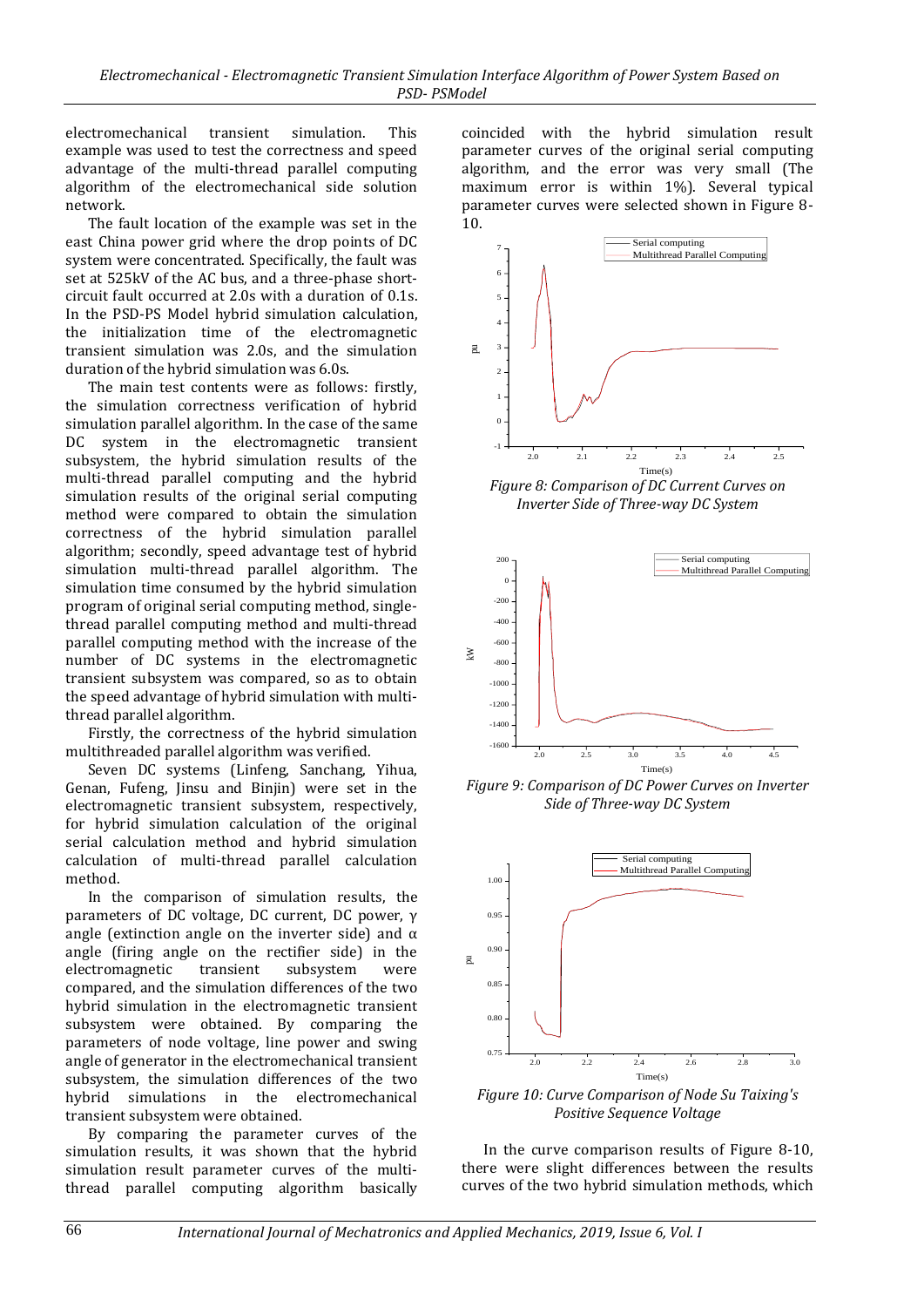were mainly caused by the parallel computing algorithm. When the electromagnetic transient subsystem in the serial computing algorithm was simulated, there were small impedance that were coupled with each other among the multiple DC systems, and the control systems of multiple DC systems interacted with each other. After adopting the parallel computing algorithm of electromechanical side disconnection network, complete decoupling was achieved between DC systems, which made the electrical parts and control systems of multiple DC systems completely independent in the electromagnetic transient simulation process and reduced the mutual interference in the calculation process.

The error between the hybrid simulation with parallel computing and the original serial hybrid simulation was very small, and the maximum error was within 1%. After adopting the multi-thread parallel computing algorithm of electromechanical transient side solution network, the hybrid simulation results were basically consistent with the simulation results of the original serial computing method, which verified that the multi-thread parallel computing method proposed in this section can ensure the correctness of the simulation results in the hybrid simulation. Therefore, the hybrid simulation multi-thread parallel algorithm separated the multiple DC systems without direct connection on the electromechanical side, and the method of implementing multiple parallel DC calculations was correct in terms of simulation results.

Then, the speed advantage of the simulation multithreaded parallel algorithm was tested.

The original serial computing method used only a single thread of the processor in the hybrid simulation. Multi-thread parallel algorithm adopted parallel algorithm and multi-thread processing technology to improve the simulation speed. In hybrid simulation, multiple threads of the processor can be used for calculation at the same time to improve the utilization rate of the processor and the simulation speed.

In this section, the hybrid simulation computing speed of the three methods was tested: original serial computing method hybrid simulation, singlethread parallel computing method hybrid simulation and multi-thread parallel computing method hybrid simulation. For each hybrid simulation, the time consumed by hybrid simulation calculation was tested when the number of DC systems in the electromagnetic transient subsystem was different. Therefore, the speed advantage of hybrid simulation with parallel computing method and multi-thread processing technology was obtained from different angles.

The test computing environment was a multicore server, configuration: two Intel Xeon CPUs, 12 physics cores, 24 calculation threads, 4G DDR3 memory, and 64-bit Windows 7 enterprise edition system.

After the speed test of the hybrid simulation, the consumption time of the three forms of hybrid simulation (the serial calculation method, the singlethread parallel calculation method and the multithread parallel calculation method) were counted when the number of DC systems in the electromagnetic transient subsystem was different. The statistical results were as follows: the number of DC systems in the electromagnetic transient subsystem increased from 1 to 7. And the comparison results of simulation time in different hybrid simulation forms were as follows.



*Figure 11: Comparison Curve of Hybrid Simulation Speed Test*

Figure 11 showed that the consumption time of hybrid simulation of serial calculation method increased exponentially with the increase of the number of DC systems on the electromagnetic side. With the increase of the number of DC systems on the electromagnetic transient side, the consumption time of hybrid simulation of single-thread parallel computing presented a trend of nearly linear increase. And with the increase of the number of electromagnetic transient side DC systems, the hybrid simulation time of multi-thread parallel computing showed a trend of almost no increase.

According to the analysis of test results, it was assumed that the computational consumption time of electromechanical transient was M, the electromagnetic transient calculation time of a DC system was N, and the calculation consumption time of system equivalence and data exchange was P. Where P was far less than N, and the number of DC systems in the electromagnetic transient subsystem was x.

In the hybrid simulation of serial calculation method, there was a coupling calculation relation between all the DC control systems, and the calculation amount of the control system increased with the number of DCs in a square relationship.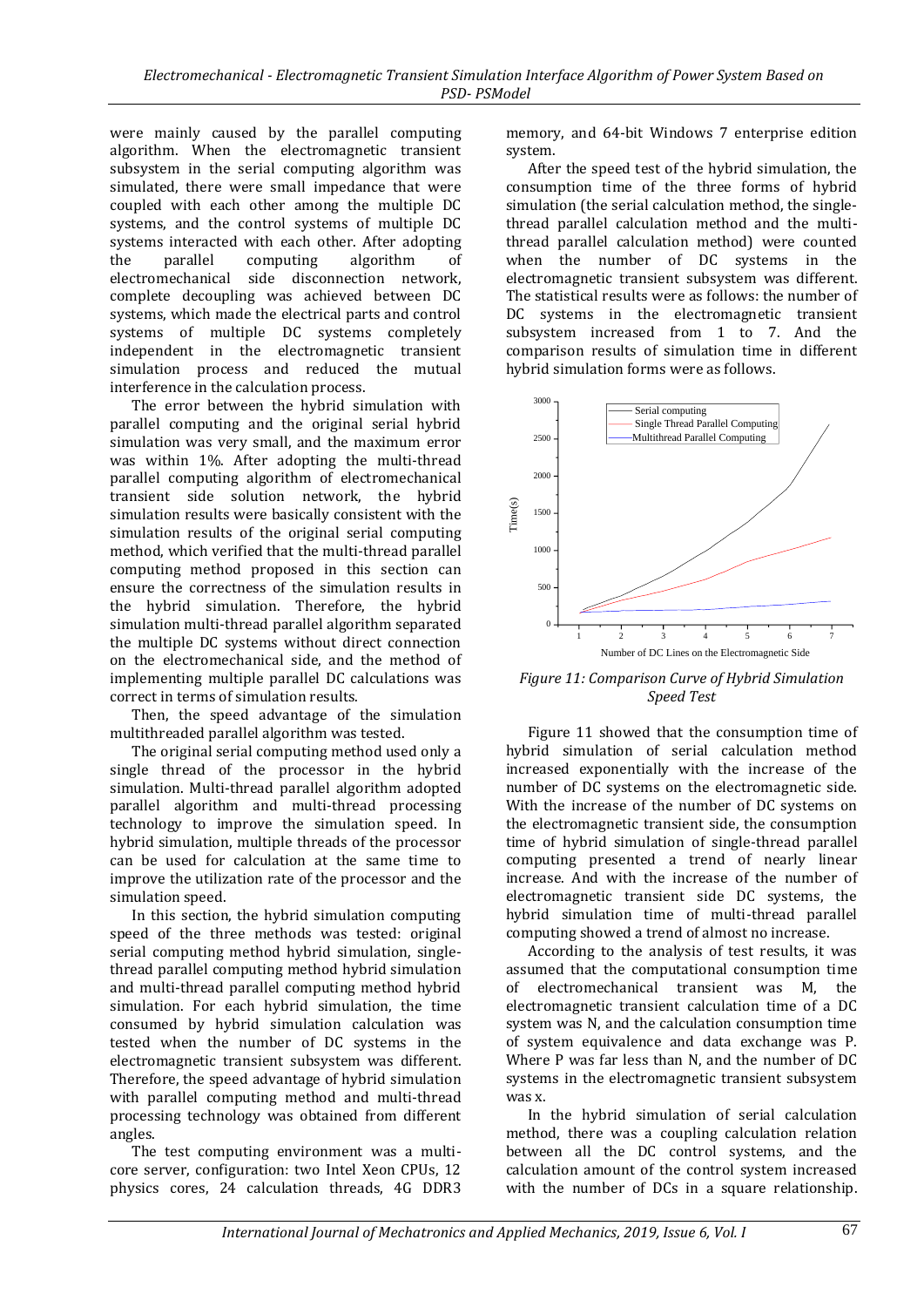Therefore, the hybrid simulation time of the serial computing method can be approximated by formula (8):

$$
T_{ss} = M + \left[ \left( N + P \right) x \right]^2 \tag{8}
$$

In the hybrid simulation of single-thread parallel computing method, the DC system was decoupled due to the parallel computing method. Therefore, with the increase of the number of DC systems, the electromagnetic transient consumption time increased linearly. Since the electromagnetic transient calculations were all in one thread and were in a serial calculation relationship with the electromechanical transients, the hybrid simulation time of the single-thread parallel computing method can be approximated by equation (9):

$$
T_{ds} = M + \left[ \left( N + P \right) x \right] \tag{9}
$$

In the hybrid simulation of multi-thread parallel computing method, multi-thread processing technology was added on the basis of single-thread parallel computing. When the number of CPU threads was sufficient, the electromagnetic transient consumption time didn't increase with the number of DC systems. Therefore, the hybrid consumption time of the multi-threaded parallel computing method can be approximated by formula (10):

$$
T_{ds} = M + N + Px \tag{10}
$$

After the above theoretical analysis on the consumption time of hybrid simulation calculation, three approximate formulas for the consumption time of hybrid simulation calculation were obtained. The increasing trend described in equations (8) to (10) was basically consistent with the increasing trend of three hybrid simulation consumption times obtained from simulation tests. The theoretical analysis results and the actual test results were mutually verified. It was concluded that with the increase of the DC system in the electromagnetic transient subsystem, the serial computing hybrid simulation consumption time increased approximately squarely. The consumption time of hybrid simulation of single thread parallel computing increased approximately linearly, while that of hybrid simulation of multiple threads parallel computing didn't increase approximately.

By adopting the parallel algorithm method, the mutual coupling calculation between the DC systems in the electromagnetic transient subsystem was eliminated, and the electromagnetic transient computation was reduced. Therefore, single-thread parallel computing was much faster than serial computing, and with the increase of the number of DC on the electromagnetic side, the advantage was more obvious. When there were 7 DC lines on the electromagnetic side, the serial computing time was 2740.004 s, and the single thread parallel computing time was 1175.337 s. After adopting multi-thread parallel computing technology, different DC systems

were allocated to different computing threads for parallel computing. Therefore, with the increase of DC system in the electromagnetic subsystem, the consumption time of hybrid simulation increased very little. The results showed that the speed advantage of multi-thread parallel computing was more obvious than that of serial computing, and with the increase of DC system in the electromagnetic transient subsystem, the speed advantage of multithread parallel computing was more prominent. When there were 7 DC lines in the electromagnetic transient subsystem, the time of multi-thread parallel computation was only 320.066 s, which was nearly 9 times shorter than the serial computation and had a strong practical value.

# **5. Conclusion**

China's UHV AC-DC parallel operation grid is developing rapidly and the number and capacity of HVDC projects are increasing. In this study, based on the PSD-PS Model hybrid simulation program developed by the electric power research institute, the computational accuracy and computational speed of hybrid simulation interface algorithm were deeply studied. The PSD-PS Model hybrid simulation program was greatly improved from the two aspects of computational accuracy and computational speed of hybrid simulation interface algorithm, which made it had stronger engineering practical value.

The main research was as follows: an interface algorithm of parallel implementation of linear polyphase coupling branches was proposed to realize the electromagnetic transient model of parallel impedance in Norton equivalent network when the electromechanical side subsystem was equivalent to the electromagnetic side, so as to reduce the oscillation and harmonic content in electromagnetic transient simulation; a negative resistance processing method based on current correction was found for a port equivalent admittance matrix. The negative resistance equivalent processing in the equivalent admittance matrix improved the computational stability of hybrid simulation; a hybrid simulation interface algorithm based on pure electromechanical transient simulation was proposed; the test results of the improved PSD-PSModel hybrid simulation interface algorithm showed that the improved hybrid simulation interface algorithm had very high computational accuracy; the hybrid simulation parallel algorithm of electromechanical transient side solution network was used to decouple the electromagnetic transient subsystem in PSD-PSModel hybrid simulation to realize parallel calculation of different DC systems, reduce the calculation amount of electromagnetic transient simulation, and improve the calculation speed of hybrid simulation. Multithread parallel computation